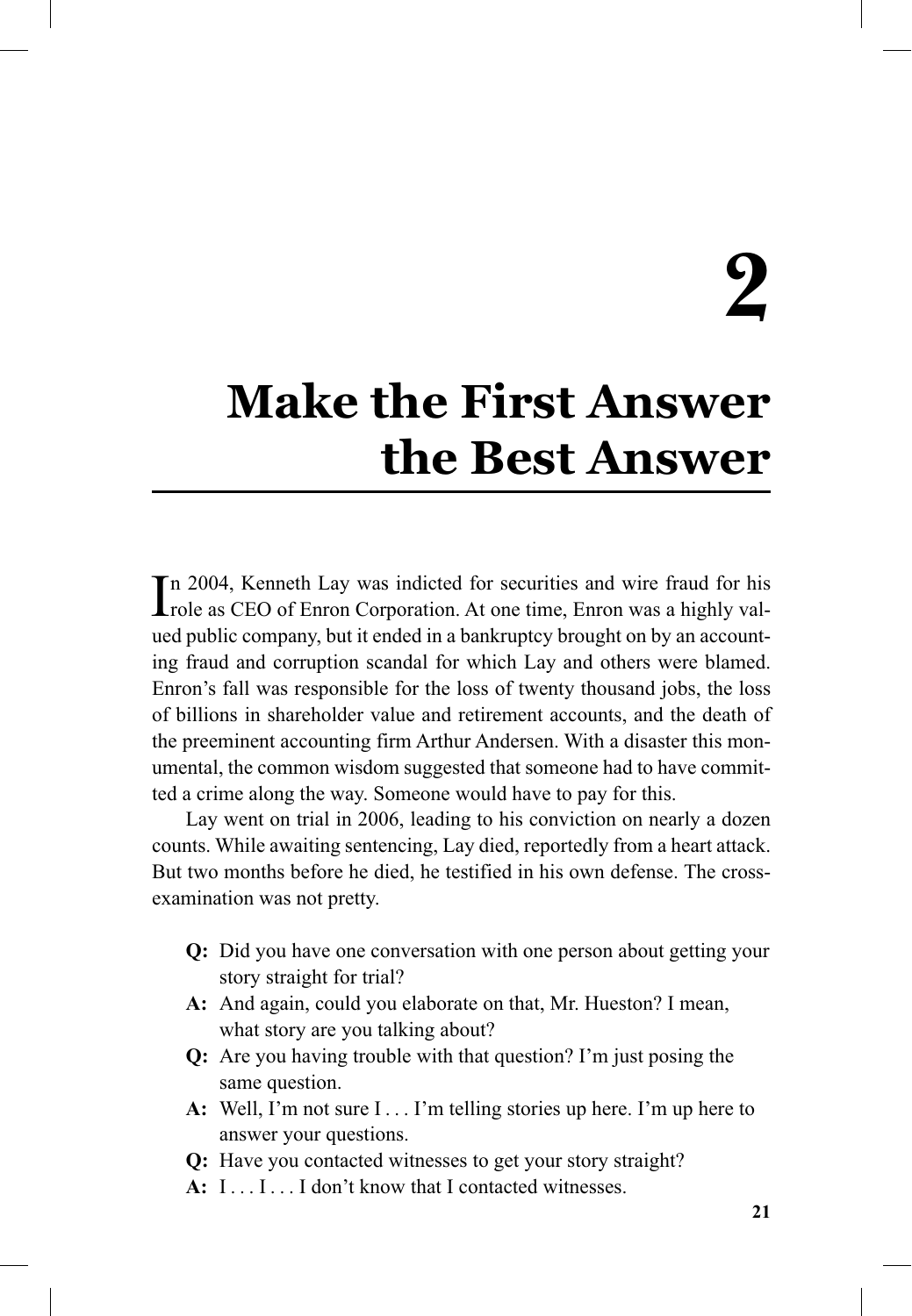Lay's cross-examination continued to go downhill. For example, he admitted that Enron employees did not have to be slaves to rules of conduct that Lay himself authored, that he sold his house in Aspen in two days (contradicting his attorney's contention that it would have been difficult for Lay to sell his Aspen house to raise money to cover a margin call), that Lay sold Enron stock back to the company for \$4 million to cover a margin call of less than half a million, and that he had other sources of capital to cover the margin call without having to sell his Enron stock back to the company. The government scored other points too: that Lay blamed everyone but himself for Enron's demise; that Lay's attribution of fault to short sellers of Enron stock did not apply to Lay's son, who sold Enron stock short; that Lay had a lavish lifestyle that included such things as chartering a boat for \$200,000 for his wife's birthday and going on a \$20,000 antiquing venture in Spain six days after selling \$4 million in Enron stock, and on and on. It was a brutal cross-examination.

Lay had said so many things on cross that his lawyer had an enormous job to do on redirect. Lay had to have hoped that his legal team was taking copious notes and putting an asterisk next to everything that needed fixing. But what a task redirect must have been. Think of all the challenges Lay's lawyer must have faced during the cross-examination itself, even before getting up to begin the redirect.

With each question from the prosecutor, any defense lawyer for Lay should have been thinking all of the following in the instant between the question and Lay's answer: How will he answer it? Will the answer hurt him? If it will hurt him, is the question objectionable? If I object, what's the likelihood it will be sustained? If it's overruled, will the jury think we were trying to hide bad facts? Will the answer be so bad that it's worth taking the risk of objecting and having the objection overruled? Am I going to need to object anyway to preserve appellate rights?

And with every answer Lay gave, the lawyer should have been thinking all of the following in the instant between the answer and the prosecutor's next question: Did that answer hurt us? Is this something I need to clean up on redirect? If so, I'll put an asterisk next to Lay's answer in my notes, and if I have time, I'll also make a note of what I should ask Lay on redirect. But will I know what questions to ask? Will Lay know what answers to give?

So much analysis, so little time in which to do it, and all while taking notes as quickly as possible in case the lawyer had to cover the point on redirect. Experience would have taught the lawyer that no witness gives flawless testimony on cross-examination. Some redirect would be required.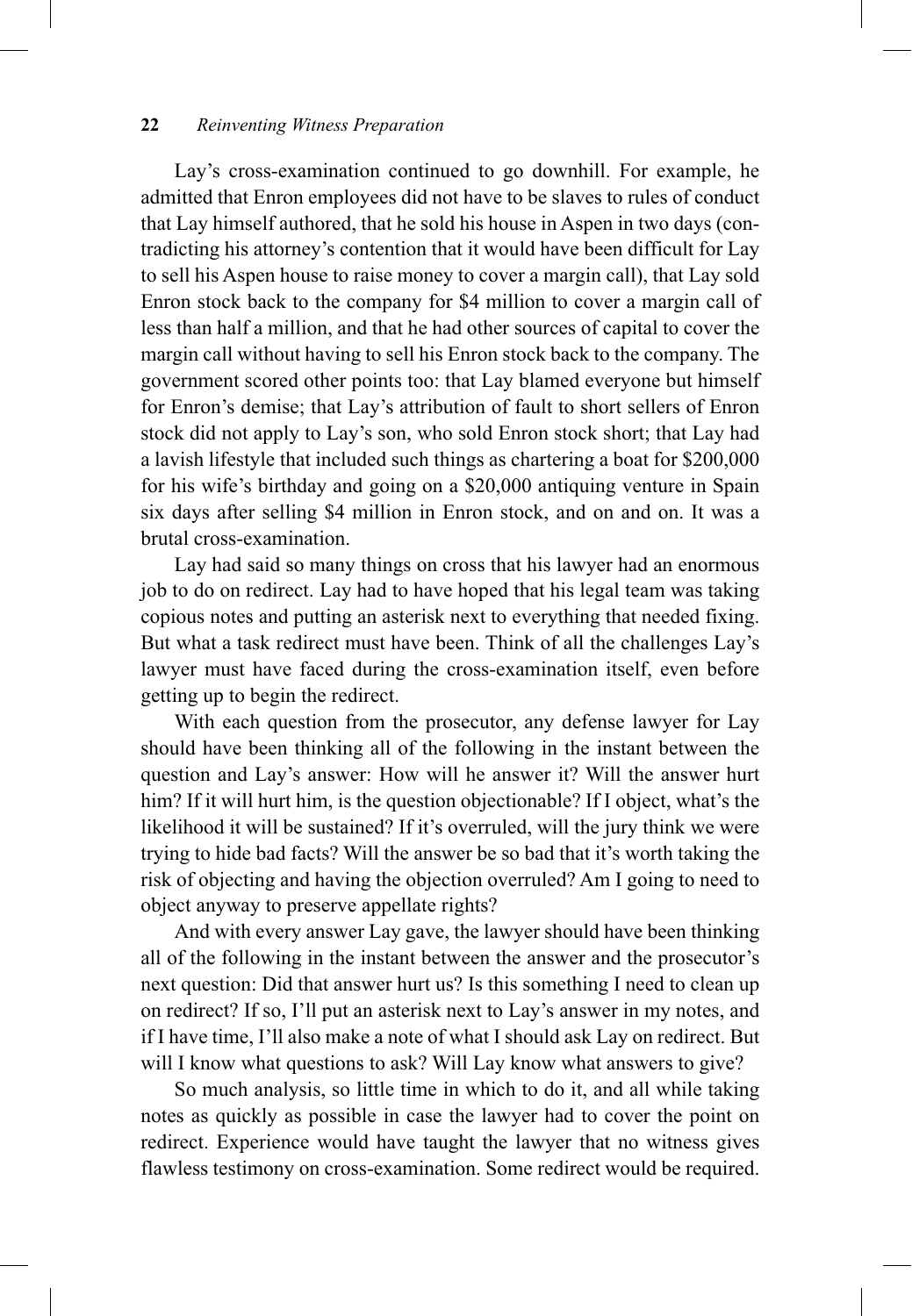Listening to one's client being cross-examined is no cakewalk. It's hard work, multitasking in the extreme. It requires channeling all powers of concentration into each question and each answer. Each question and answer requires multiple levels of analysis, making a number of decisions and finally answering the following: Did the witness just say something I need to fix? Do I know enough to know what questions I can safely ask to fix it?

Think how much easier this multitasking would be if a witness could minimize the number of bad answers that need to be corrected on redirect. How much easier would redirect have been if, when asked whether he contacted witnesses to get his story straight for trial, Lay had answered "No, I didn't need to get my story straight with anyone" instead of answering with "What story are you talking about?" and "I . . . I . . . I don't know that I contacted witnesses"?

Really? Lay did not know whether he contacted witnesses? Was the jury now supposed to think that Lay did not contact witnesses to get his story straight? How was Lay's lawyer going to fix that answer on redirect? Wouldn't Lay's case have gone better for him if his lawyer could have scratched off that answer from his list of things to correct on redirect?

Good witness preparation is an ounce of prevention. Redirect is a pound of cure. Redirect is the time for the lawyer to make repairs, to rehabilitate the witness, to undo the damage opposing counsel did on cross. If a lawyer needs to conduct redirect, it means the witness has been injured. Wouldn't it be much better to prevent the injury in the first place and make redirect unnecessary?

For that to happen, the witness needs to give the best answer to the question the first time the question is asked. This should be the goal of good witness preparation.

Conventional witness preparation virtually ensures there will be redirect. It relies on redirect. It counsels the witness to say as little as possible, practically guaranteeing there will be more that the lawyer will want the fact finder to hear. And experience has shown that witnesses invariably answer at least some questions in a confusing or misleading way or simply answer them badly, although the legal profession has not yet woken up to how conventional witness preparation contributes to those bad answers.

Redirect heals only imperfectly. The problems extend far beyond the logistics of multitasking during opposing counsel's cross.

For starters, a long time can pass between the bad answer and when the lawyer gets up to start the redirect and try to repair the damage. During that time, the judge or jury has been processing the answers, making credibility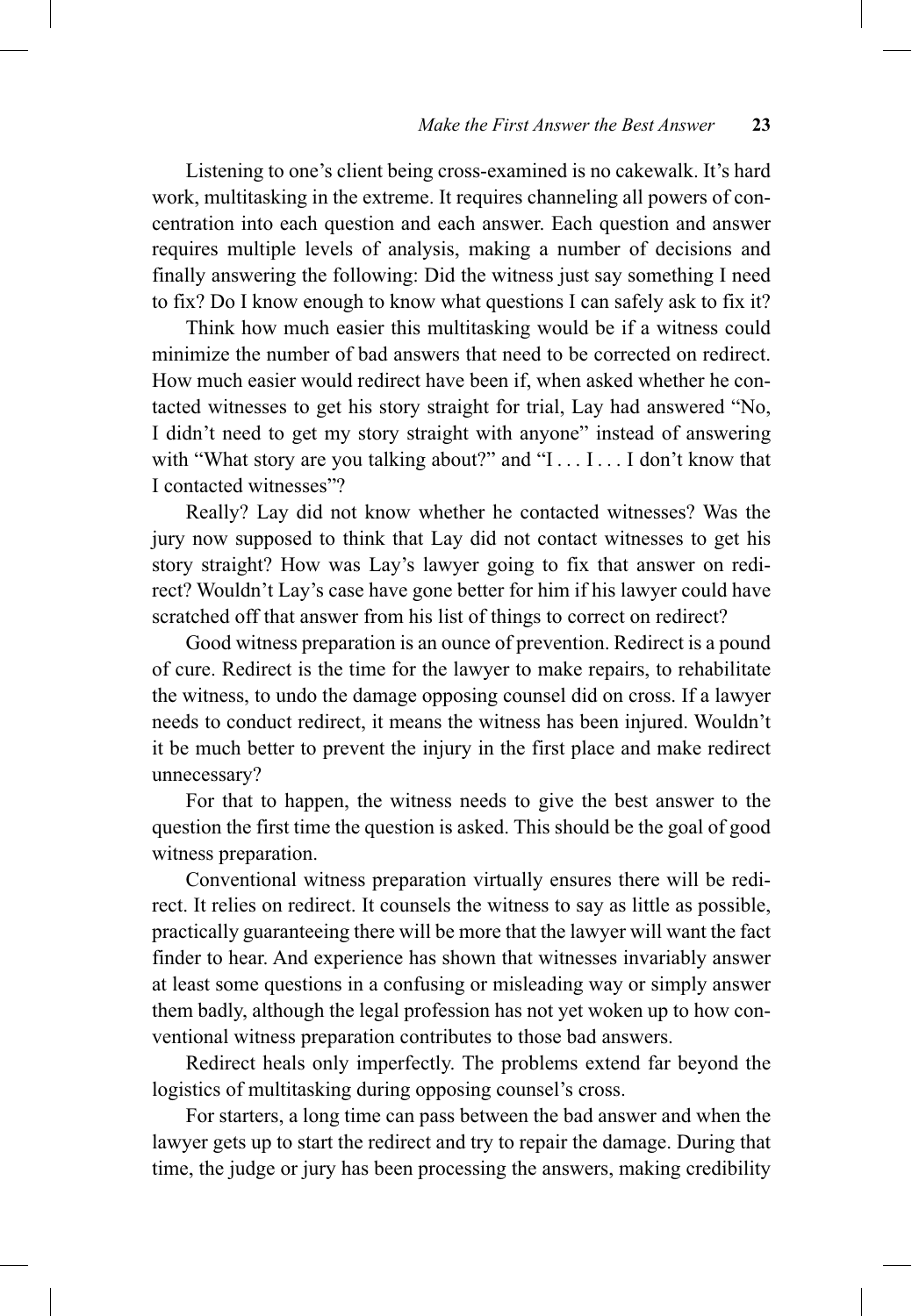assessments, and trying to fit the answers into a narrative that makes sense. With two narratives usually on the table, a witness's bad answers will often more readily fit into the other side's narrative than into the witness's. The more time that passes between the bad answer and the redirect, the more likely it is that the stain will have begun to set and the harder it will be to bleach it away.

It is not simply the time lag that can make redirect harder. Redirect becomes more difficult with each bad answer that needs to be remedied. Logically, a cross-examination that produces only one bad answer will make for an easier redirect than one that produces many. Each bad answer creates a deeper hole from which the lawyer, on redirect, will need to remove the witness.

But even if judges and juries can keep an open mind until the witness is finally off the stand, and even if a thousand cuts on cross-examination created no more blood loss than a single cut, conducting an effective redirect is no easy task. At the outset, it requires setting the stage, calling both the witness's and the fact finder's attention to the bad answer and trying to reestablish the context in which it was given. If the fact finder had already forgotten the answer, then setting the stage will remind the fact finder of the previous bad answer and run the risk of reinforcing it. At a minimum, it will alert the fact finder that the answer hurt the witness.

If we assume that the fact finder remembered all the bad testimony and that setting the stage involves no added risk, the challenge then is how to do it. This involves more art than science, more technique than formula, and more judgment than textbooks might indicate. Setting the stage requires creating or recreating a context for the question, reorienting the jury to approach the story from a different perspective so that when the witness gives the remedial testimony, it makes sense and earns the jury's sympathy and trust.

The typical way lawyers try to set the stage is this: "Do you recall when opposing counsel asked you X and you said Y?" Sure, this calls attention to what is about to be clarified or explained away, but as a stage-setting technique, how effective is it? Does it paint a picture? Does it create any context for the remedial testimony to follow?

Or does it just sound like ticking something off a checklist? Does it trigger a subtext that reads something like this: "Here's a question that you flubbed on cross-examination. Let me ask you a question about it to see if I can get you to give a better answer." Is this setup going to help the next answer make sense? Is it going to earn the jury's sympathy and trust?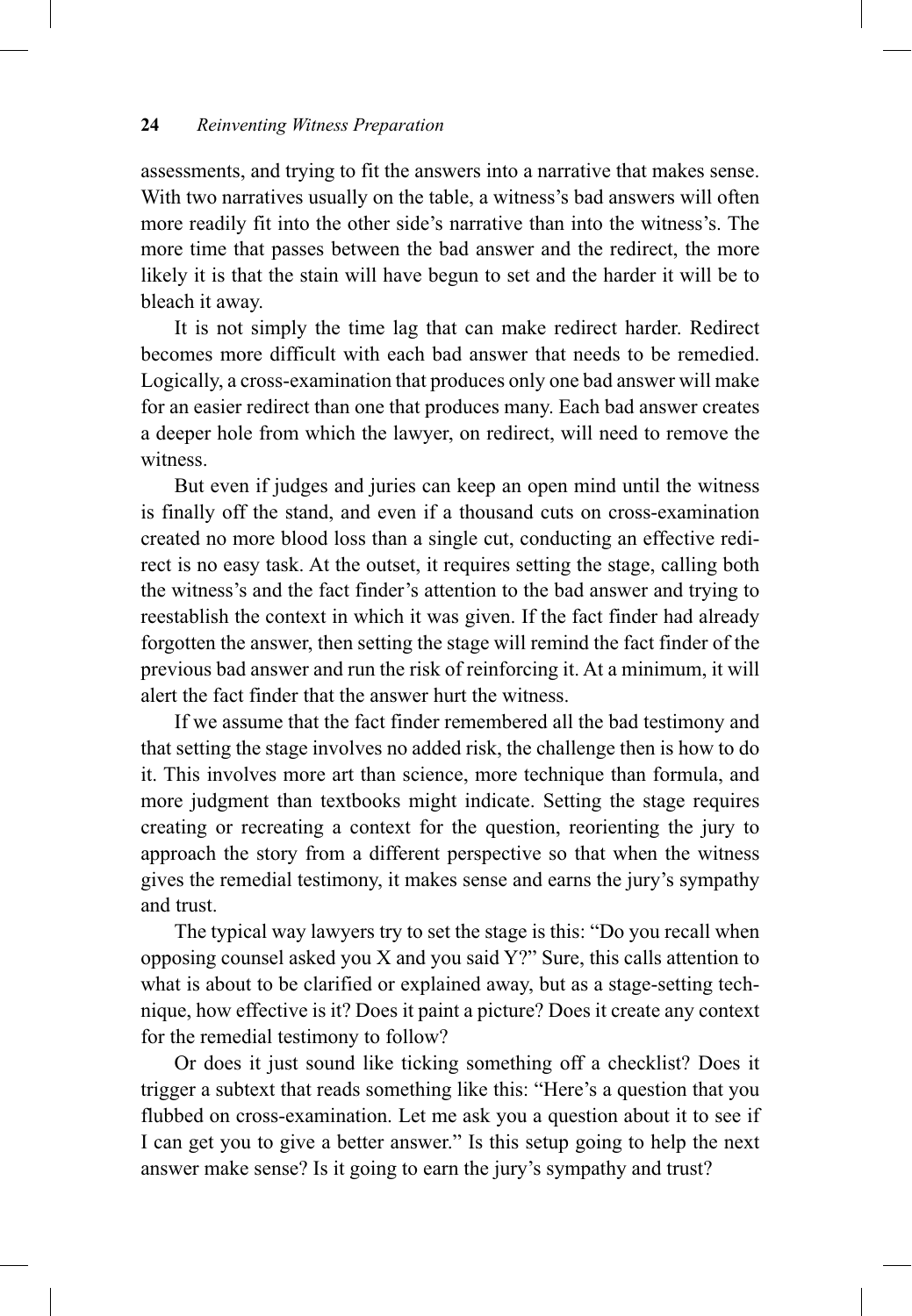Unfortunately, many things work against an effective staging on redirect. Setting the stage or painting the picture takes time. But judges have a tendency to pressure lawyers to keep their redirects short so as to avoid imposing on the jury and to keep the trial moving. Other witnesses may be waiting in the wings, some of whom may have disrupted their schedules to come to court. To make sure they get on and off the stand that day, the judge will put even more pressure on the lawyer to speed up the redirect.

If the judge feels the lawyer is taking too long winding up before throwing the pitch, the judge might ask: "Counsel, didn't we go over this on direct?" If the jurors hear this, how are they to avoid thinking that the lawyer is wasting their time? Or the other side could simply object to the stagesetting questions as beyond the scope of the cross, an objection likely to find sympathy with an impatient judge. Or the judge might simply call the lawyer to the sidebar and say sternly: "Speed this along, Counselor."

The point is that a lawyer cannot count on having much liberty to do the kind of redirect that will have a real impact. In real life, redirect is choppy, disjointed, and hurried, with lawyers trying to make sure they get to everything on their list before the judge and jury lose interest or patience. It has a quality of doing first aid on a wounded soldier before the soldier is carried off the battlefield.

And that's only part of the problem. The next part comes after asking the witness, "Do you recall when opposing counsel asked you X and you said Y?" Typically, the lawyer's next question is "What did you mean by Y?"

If this form of redirect has any chance of producing a good outcome, the lawyer will need a fair understanding of how the witness will answer. But how will the lawyer know? If the point was not covered in the prep sessions, the lawyer will have an information deficit, and without knowing the answer, the lawyer might not be able to risk bringing up the subject on redirect.

Perhaps the lawyer will have a chance to meet with the witness before the redirect to go over the questions. In some courts, though, such a meeting would not be allowed. And even if it were, the lawyer might not have the opportunity if opposing counsel finishes cross-examination, say, early in the afternoon session right after scoring a whole bunch of points.

But let's assume the lawyer and witness can meet between the cross and redirect, that this meeting erases the lawyer's information deficit so that the lawyer knows whether the topic can safely be raised on redirect, and that the lawyer has a complete list of every problematic answer the witness gave on cross so that all the problems can be addressed. What then?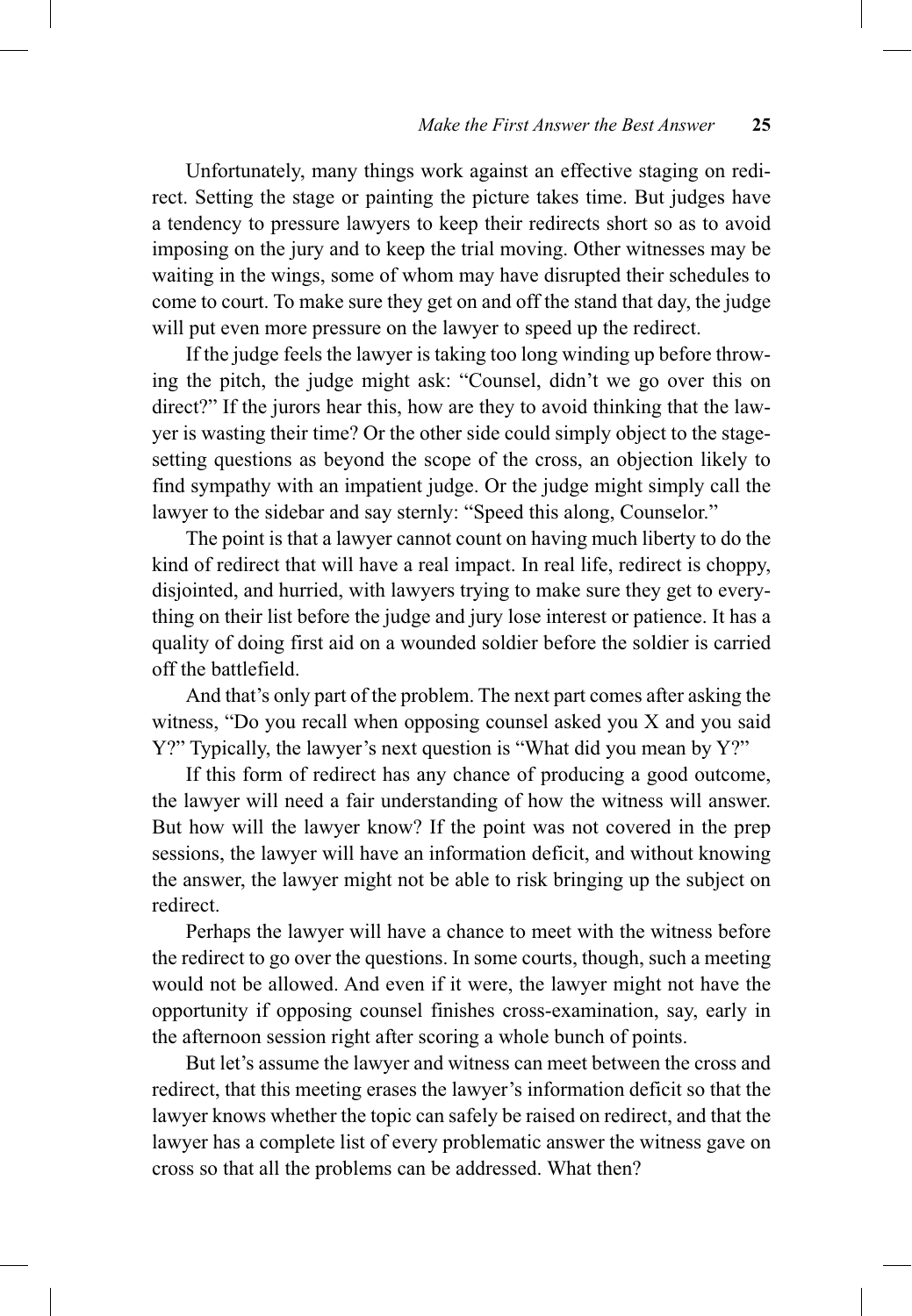The witness might certainly be able to explain away some of the problematic answers, at least to the point of creating an issue of fact to get to the jury. But will it be effective to persuade the jury to throw away the impressions formed during the cross and buy into what the witness says on redirect? No matter how skillful the lawyer, the tone and tenor of redirect often can come across merely as an attempt to put a spin on bad facts. Maybe the jury will accept the answers, maybe not. Maybe the jury will hear the witness as candid and sincere. Or maybe the jury will see the witness as trying to recover from an "oops" moment but not really succeeding.

Recall Mitt Romney's self-inflicted wound in the 2012 presidential election. When he thought he was speaking in a private conversation, unaware he was being recorded, he said this:

There are 47 percent of the people who will vote for [President Obama] no matter what. All right, there are 47 percent who are with him, who are dependent upon government, who believe that they are victims, who believe the government has a responsibility to care for them, who believe that they are entitled to health care, to food, to housing, to you-name-it. . . . These are people who pay no income tax. . . . My job is not to worry about those people.

Now assume that Romney were being cross-examined. In this hypothetical cross, the lawyer reads the statement, asks Romney whether he ever said that, and Romney—sticking to the conventional instruction to keep his answers short and not volunteer an explanation—answers yes. Admitting to having made this statement sounds awful. It makes Romney appear indifferent to the problems of the 47 percent and to being the type of person who, if elected president, would not spend any time trying to help them.

If Romney's lawyer had to rehabilitate Romney, the hypothetical redirect, on Romney's best day, might have gone something like this:

- **Q:** Mr. Romney, do you recall on cross-examination being shown a statement in which you said that it wasn't your job to worry about the 47 percent of Americans who are dependent on government, who believe the government has a responsibility to care for them, and who pay no income tax?
- **A:** Yes. I recall that.
- **Q:** What did you mean when you said it wasn't your job to worry about those people?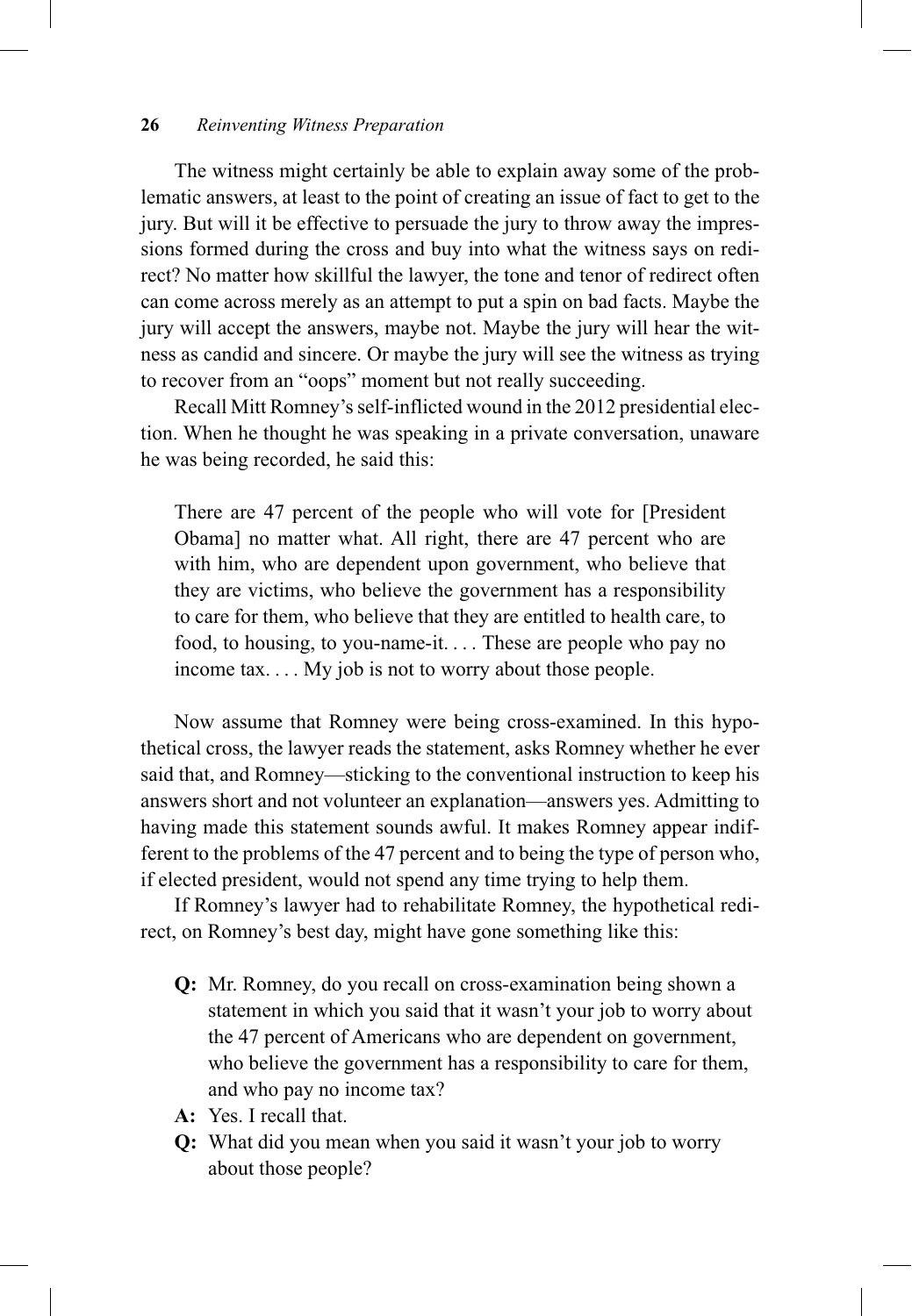**A:** Well, I wasn't talking about whether I would worry about them if I were president. Of course I would. What I meant was that it wasn't my job as a candidate to worry about whether I could get their votes, because the polls showed that those 47 percent had already decided to vote for President Obama, not for me. My job as a candidate was to worry about getting the votes of the undecided voters. It was an unfortunate choice of words on my part, but that's what I meant.

That's about the best Romney would have been able to do under the circumstances. Maybe it would sound convincing to some jurors. But maybe it would sound contrived, like something Romney and his lawyer cooked up during the break to put the best spin on a bad statement. And if that's what a juror believed, then the redirect would not be rehabilitative at all. It would make things worse. Not only would Romney have appeared indifferent to the 47 percent during cross, but he also would have appeared untrustworthy and incredible on redirect, simply because the explanation was not offered when the question was first asked on cross but when Romney's own lawyer asked the question on redirect.

The explanation is plausible enough, but its timing makes it suspect. How much better would it have been if, in this hypothetical crossexamination, Romney were to have said something like this:

- **Q:** That is your statement, isn't it? You did say that about the 47 percent, didn't you?
- **A:** Yes, but I wasn't talking about whether I would worry about them if I were president. Of course I would worry about them. I was only talking to some campaign donors who were concerned about how I would get enough votes to win the general election, and I was telling them that I was going to be focusing my campaign efforts on the undecided voters, not on the 47 percent of voters whom the polls already indicated were firmly committed to my opponent.

By offering the explanation when the question is first asked, it bolsters the witness's credibility. Spontaneity is more believable than something that seems like an after-the-fact orchestration between the witness and his lawyer. It also removes the taint of an unqualified yes answer at the very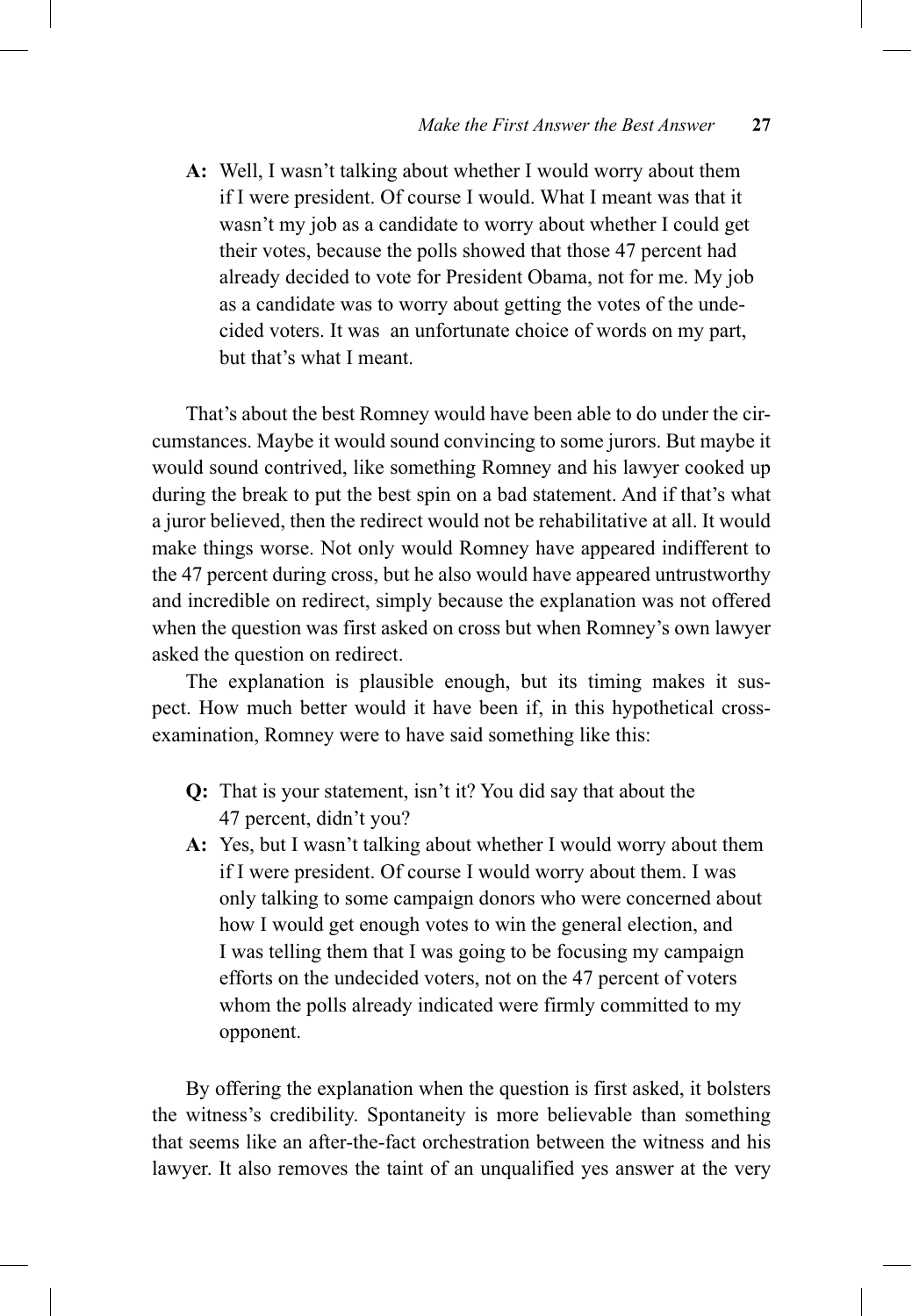moment the answer is given, thus denying the jury the opportunity to assign the worst meaning to the witness and to let that imagery sit in the jurors' minds for a few hours.

Those who subscribe to conventional witness-preparation instructions might argue that Romney, in this hypothetical, would never be permitted to give an explanation after answering the question *yes*, that the interrogating lawyer would move to strike everything after *yes* as being nonresponsive, and that the motion to strike would be allowed. This is hardly a justification for counseling a witness to stop after *yes* if an unexplained *yes* would poison the atmosphere or leave a misleading impression. Whether a motion to strike would be allowed would be in the judge's discretion. A judge would deny it if she believed that the information would come out anyway on redirect, that it would save time to let the explanation stand, that the explanation is fair under the circumstances, or that the explanation is helpful to the fact finder.

Even if the judge were to grant the motion to strike, the attempted explanation will signal the witness's lawyer that there's something to bring out on redirect and signal to the jury to stay tuned, that there's more to the answer than the simple *yes*. It will also signal to the jury to keep an open mind until the witness gets to give the explanation. And when the explanation is finally given, the jury will remember that the witness tried to give it earlier. This should suppress any juror's subconscious impulse to think that the lawyer and witness concocted the explanation during the break.

For still another reason, redirect is a poor antidote. Some exchanges between a witness and opposing counsel on cross simply cannot be rectified effectively on redirect. Let's revisit Kenneth Lay's startling statement on cross-examination that he did not know if he contacted witnesses to get his story straight. What was Lay's lawyer supposed to do with that on redirect? What would the redirect look like?

- **Q:** Mr. Lay, do you recall when you were asked on cross-examination whether you had contacted any witnesses to get your story straight and you said that you did not know that you contacted any witnesses?
- **A:** Yes.
- **Q:** What did you mean by that?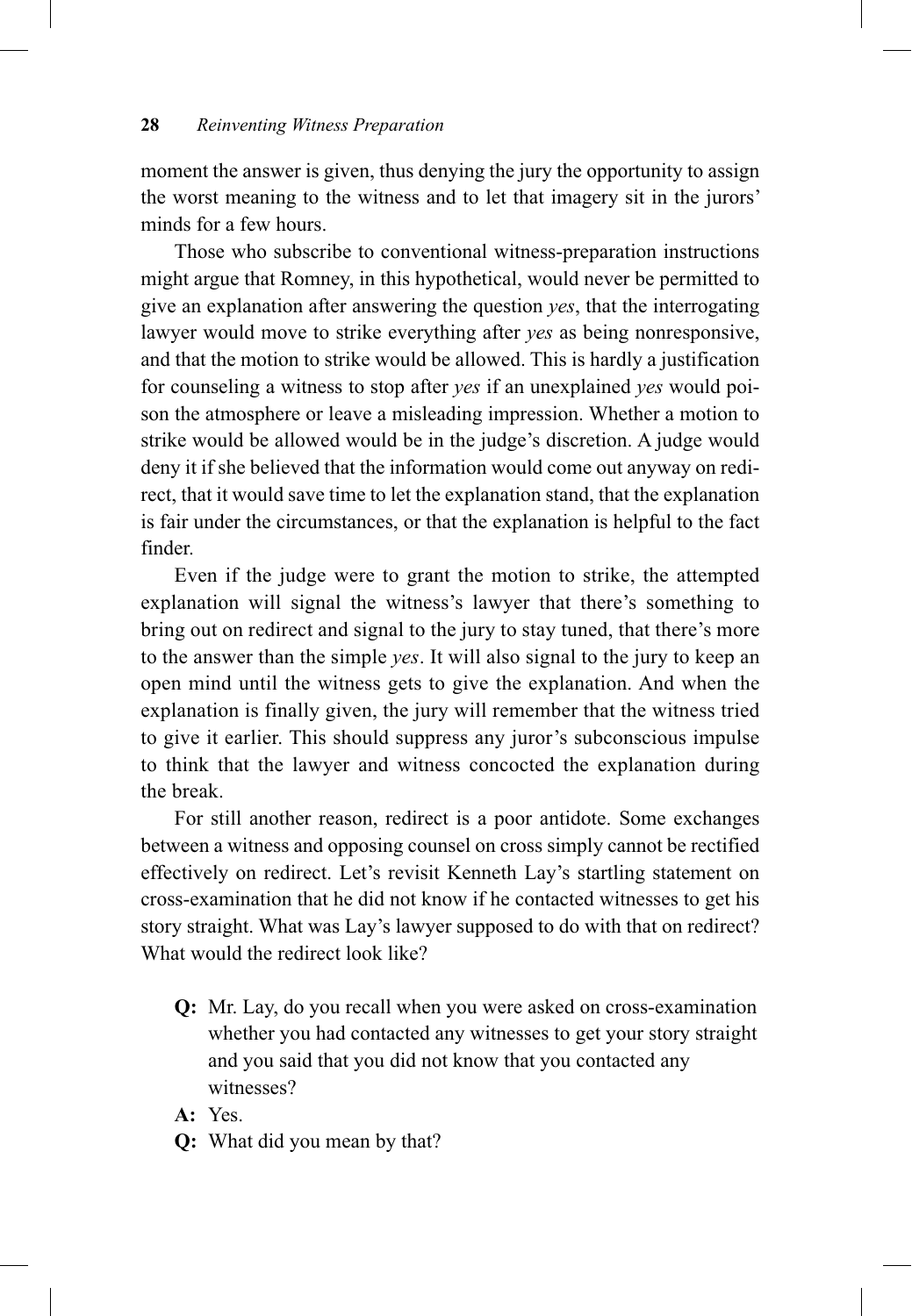What could Lay possibly say? Could he say that he did not know who was going to be a witness? No, not believable. Could he say that he did not understand the question? Also not believable—and too late to make that claim. Could he say that he didn't know what he meant? Not without looking foolish. Could he tell his lawyer that he really meant to say, "No, I didn't contact any witnesses to get my story straight"? Yes, but not without making the jury think that this was an afterthought, a specially crafted made-forthe-jury answer, unworthy of being believed and engineered solely to climb back out of the hole he dug for himself.

And what happens if the redirect goes as well as one can possibly hope? What happens when the lawyer can identify every answer that needs to be fixed, has no information deficit, can tee up the question with confidence that the witness will give a helpful answer, and has enough time to get through the entire redirect without trying the judge's or jury's patience? Can the lawyer sit down smugly when it's over, content in knowing that the damage has been successfully repaired?

Hardly. Just as night follows day, recross follows redirect. Recross gives opposing counsel the chance to explore the contrasts and contradictions between the witness's testimony on cross and on redirect. It gives opposing counsel the chance to point out that the testimony on cross was spontaneous and unrehearsed, while the testimony on redirect was developed after the witness and his lawyer met and conferred, at least in those jurisdictions that permit that. It gives opposing counsel the chance to reimpeach the witness with other inconsistent statements.

The point is this: If a witness is in the wrong frame of mind when first answering questions on cross, he can get bollixed in ways not easily fixable on redirect, even in the best of circumstances. But if the witness can be prepared in such a way as to give the best possible answer when the question is first asked, then he can avoid saying the wrong things and thus avoid the need to rely on redirect.

Redirect is first and foremost a damage-repair tool. The best thing for the witness is not to get injured on cross in the first place. In a perfect world, the witness will hold his own on cross, say everything that needs to be said, and get off the stand.

If redirect is primarily a damage-repair tool, then secondarily it is a barometer. It measures how well or how poorly the witness did on cross. The more ground that needs to be covered on redirect, the worse the witness did on cross.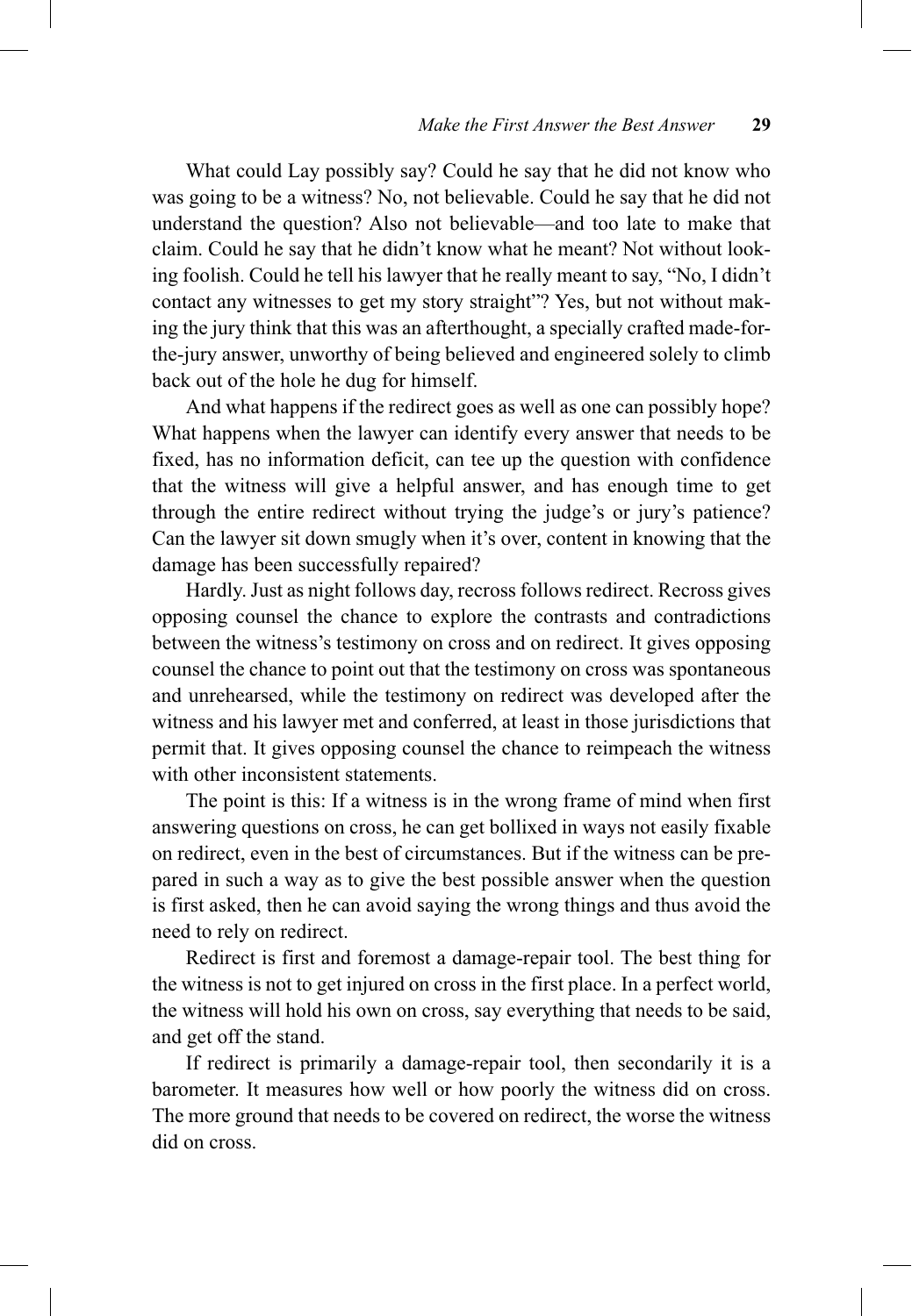In third position, redirect is a target. It zeroes in on all the vulnerabilities that opposing counsel exposed on cross-examination. It shows where the gloves were laid and the gashes opened. It shows opposing counsel exactly where to land the next punches on recross.

This is not to say that one should skip redirect and pretend that the witness did a great job on cross if she actually did a poor job. If the witness got hurt, the wounds need to be fixed. A skillful redirect can go a long way to bring the witness back to good testimonial health, and thus it is vital that lawyers know when and how best to use this tool. But if litigation is a battle, the aim of good witness preparation should be to train the witness to be a skillful soldier, to further the mission, and to return from the battlefield unwounded. If there are any wounds, the goal is for them to be few and minor.

Should the approach be any different for depositions? Civil cases are rarely resolved in trial, and most witnesses never testify outside of a conference room. In many cases, a witness's deposition testimony is seldom seen or heard after the deposition is taken. In the life cycle of a lawsuit, after the depositions are taken, the judge often shuttles the parties off to a mediator, the parties will spend a couple of days exchanging offers and counteroffers, a settlement agreement will be signed, and the depositions will be sent away to storage.

Whatever the case is for providing well-developed answers during cross-examination at trial, aren't the conventional witness-preparation instructions still the best way to answer questions during a deposition? Isn't there a net benefit in keeping deposition answers as short as possible, not educating one's opponent needlessly, not prematurely committing to a version of events if that can be avoided, and not ponying up information that could become fodder for cross-examination should the case go to trial? Most lawyers for deponents reserve their questions for trial, shunning the opportunity to question their own clients or friendly witnesses at their deposition. Do these lawyers believe there will be ample time to study the transcript, identify the problem answers, and figure out a way either to correct the answers before trial or to deal with them at trial in a way that accounts for whatever was said ill-advisedly in the deposition?

Logic counsels otherwise. Whether at trial or in deposition, the goal should be to give the best answer that the witness is capable of giving the first time the question is asked and not have to depend on after-the-fact opportunities to make corrections, explain things away, or improve on the answer. Depositions enjoy no special exemption. Why is this?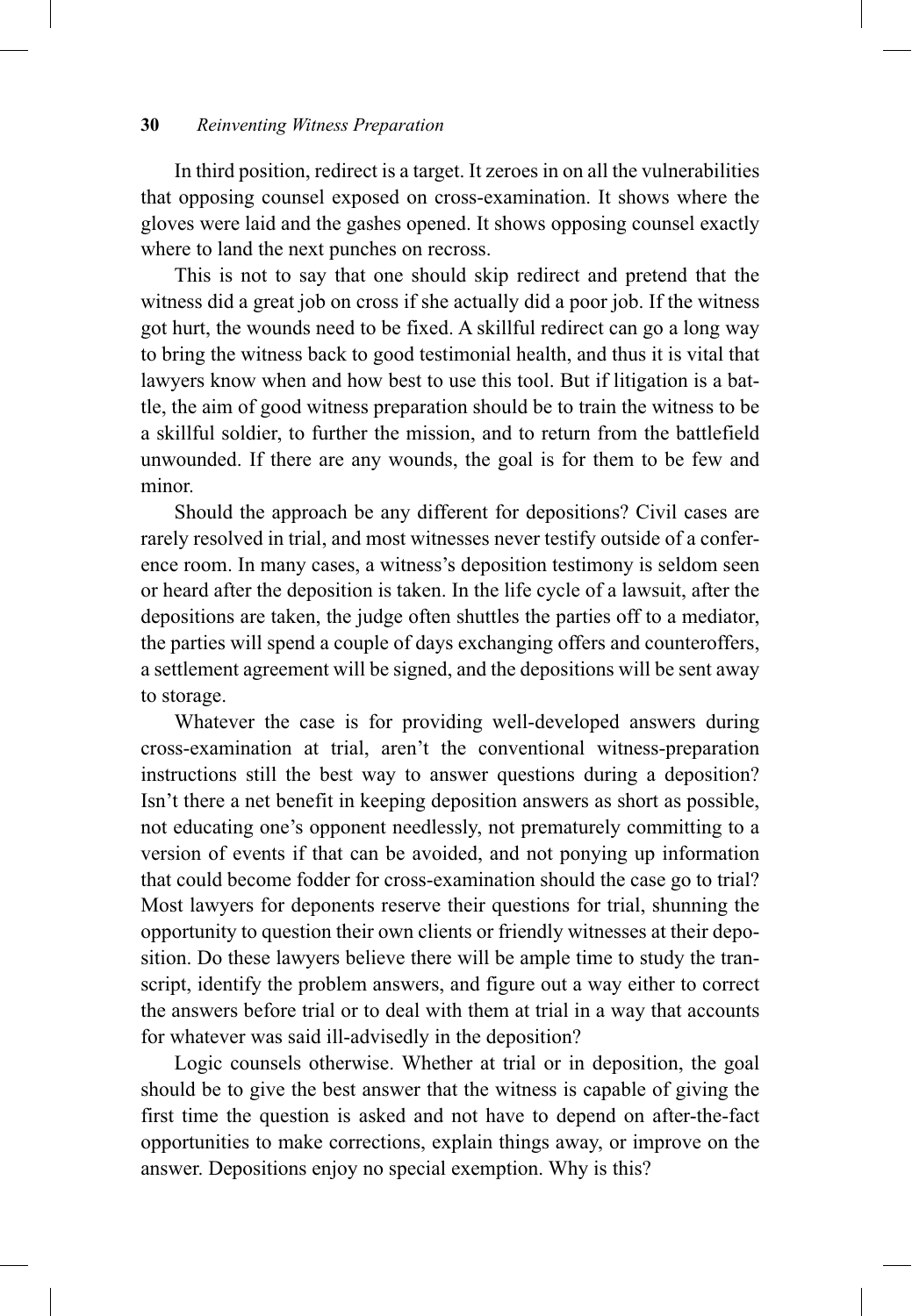First and foremost, deposition testimony is highly consequential. In the first chapter, we saw how Bill Cosby's deposition had serious impacts, even years later. In later chapters, we'll look at deposition testimony from Paula Deen and Bill Gates and how their answers were pivotal, and not in a good way. Deposition answers are catalysts for settlement, shaping offers and driving acceptances. They alter the risk analysis and the willingness to go to trial. They are the building blocks for summary judgment. They strengthen cases or weaken them. And if a case needs to be tried, the bad deposition answers will take starring roles.

But beyond this, depositions are not so easily correctable. Rule 30(e) in the Federal Rules of Civil Procedure and many state counterparts provide that, after the deposition is fully transcribed, the witness may, within thirty days, make "any changes in form or substance which the witness desires to make," along with "a statement of the reasons given by the witness for making them." But these postdeposition changes—commonly tendered in an errata sheet—are not a dependable solution for poorly answered questions. Some courts interpret the rule as permitting a witness to correct only errors in transcription. Other courts will not permit a correction to serve as a basis for opposing a summary judgment motion, unless the correction does not actually contradict the original answer. Judges who take a dim view of errata sheets have been known to assert that depositions are not take-home exams and that witnesses should not be allowed to pore over the questions at their leisure to come up with answers they wish they had given earlier.

Other courts, though, will permit a witness to make substantive changes that contradict original deposition testimony, even without a transcription error, but only if the witness gives a credible explanation for the change, with the judge deciding whether the explanation is credible enough. And even in courts that allow a witness to tender an errata sheet that changes a no to a yes on a material point without having a good explanation, judges will treat the change as a legitimate reason to reopen the deposition.

Once the deposition is reopened, the interrogating attorney can question the witness about the change, the reasons for the change, or anything else that might impeach the witness's credibility. This of course opens up the witness to all sorts of embarrassment, such as whether the idea for the change came from the witness or the witness's lawyer, and whether the witness thought that the original answer was not as helpful to the case as the one in the errata sheet. When all is said and done, most often a witness or witness's counsel who gives a different answer in an errata sheet will wish that the witness had given that answer the first time around.